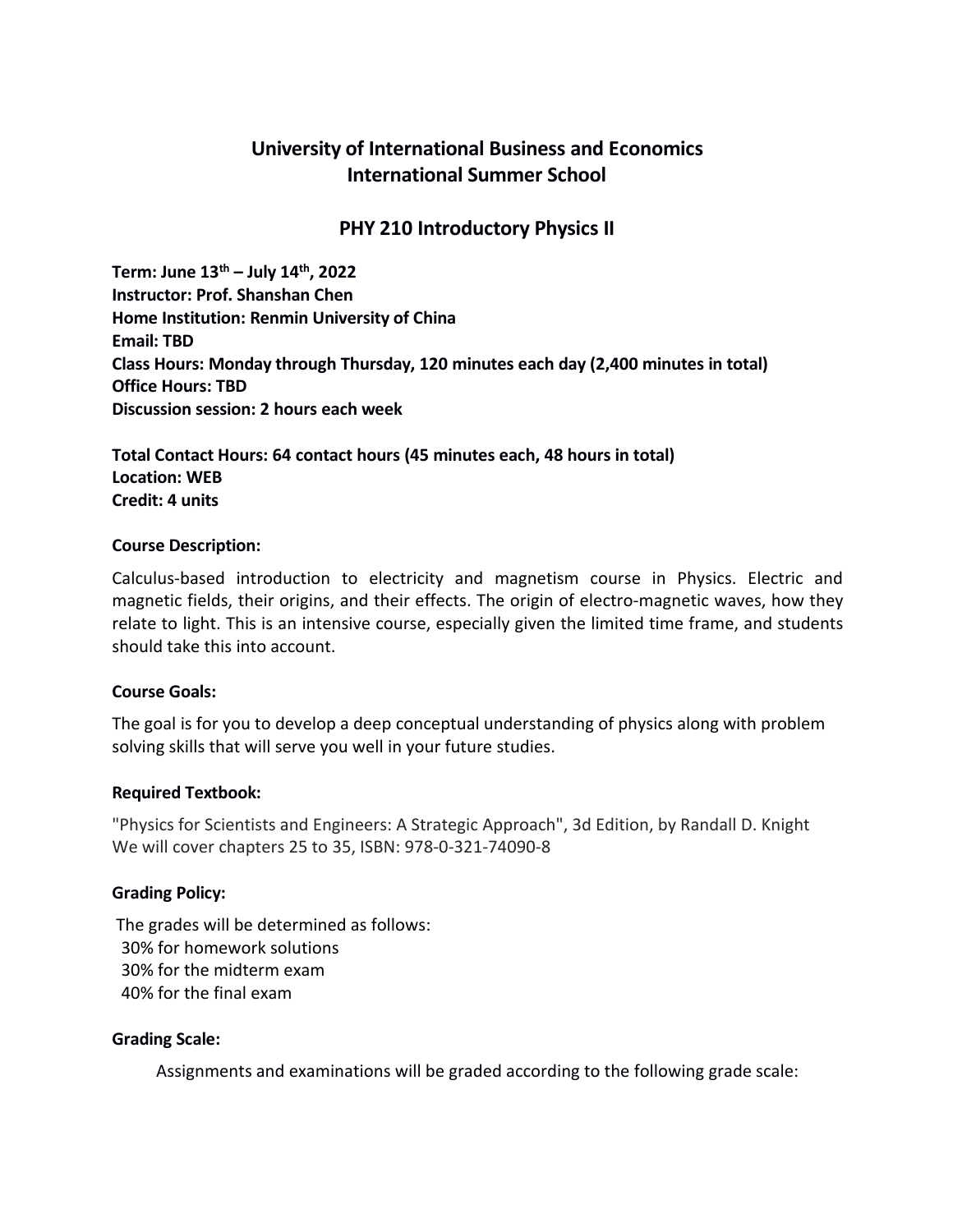|      | 90-100 |    | 72-74    |
|------|--------|----|----------|
| $A-$ | 85-89  |    | 68-71    |
| B+   | 82-84  | u- | 64-67    |
|      | 78-81  |    | 60-63    |
| В-   | 75-77  |    | below 60 |

### **Online Learning**:

Online learning provides unique opportunities and challenges, because the mode of course delivery won't occur in a traditional classroom environment during a regularly scheduled time. Success in online courses depends on the following four factors:

**Self-Motivation**. Many students are attracted to online courses because of the freedom and flexibility that distance learning offers. With this freedom, however, comes added responsibility to keep up on assignments and class discussion. Realize that online courses traditionally require MORE homework time to compensate for the lack of in-class contact time. Successful students tend to replicate the schedule of face-to-face classes by setting aside a certain time each day to watch the lecture videos, read through the required readings, to respond to discussion on Blackboard, and work on assignments. You are responsible for understanding the material found in the e-text, and related resources, although your classmates and instructor are more than willing to help you with any concepts you find confusing or difficult.

**Establishing your Workflow**. It may help your approach to the course to understand that this course is very systematically laid out. This is a condensed, summer session course, so the activities and deadlines happen at a quicker pace than a longer semester, but in general, I have designed the course in a way to help you replicate the structure of face-to-face courses as well as to incentivize learning through steady and consistent work habits. Please use the course schedule to orient yourself throughout the semester.

This course is deliberately designed to prevent putting off assignments until the end of the session because it is not possible to complete the work of a semester in a few days or even a week. The schedule is also not ideal for students who hope to complete all assignments for the week on the day of the deadlines. It is a reasonable expectation that you may find yourself overwhelmed, stressed out, and likely doing poor work if you try to do everything for a week on the date things are due. The deadlines are designed to give you some flexibility during the week, while still asking you to keep yourself on track to complete the session's work. It is designed with your success in mind!

**Active Participation**. The only way your participation can be felt in this course format is for you to communicate through postings in the Discussion Board on Blackboard. The forums are very much a student-driven activity and the quality of discussion primarily depends upon you! This may be somewhat new for you if you prefer to sit back and listen in traditional classroom situations. There is a minimum of one posting on each Discussion Forum, but I hope you plan on participating even more than that. Credit for forum postings will be evaluated on when you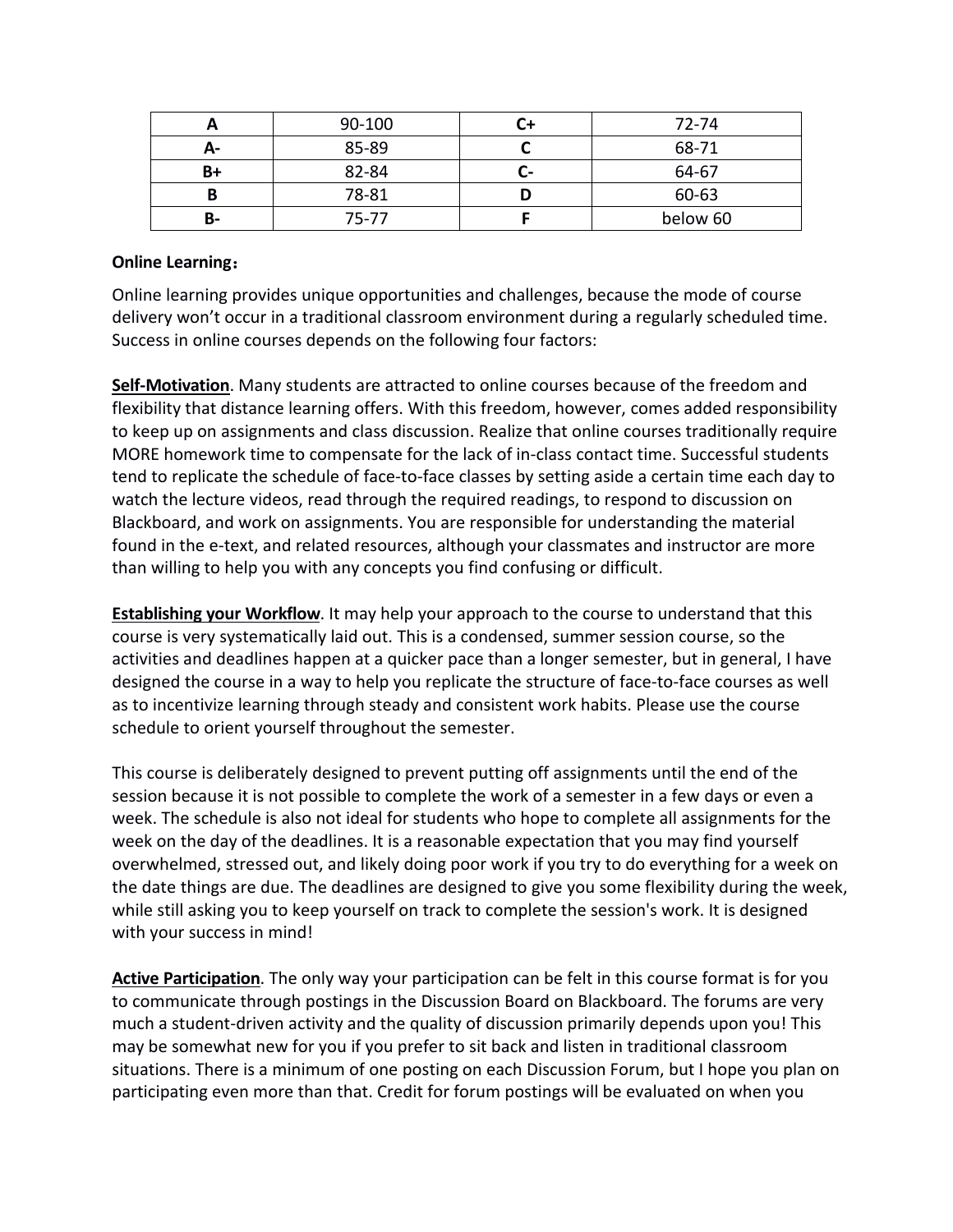post and the quantity and quality of your responses. Plan on getting actively involved early on with each discussion, keeping up with the new postings of your classmates each day. You are encouraged to think about the ideas of classmates by offering support or alternative views, or you may choose to start your own thread of new dialogue. Keep your dialogue courteous and civil. Any consistent non-professional dialogue occurring in the forums could result in a warning from the instructor and possible removal from the course roster.

**Persistence Through Technical Difficulties**. In any online course, there are bound to be technical problems that arise—the platform may be down, your computer may get a virus, you may accidentally log off during a test, etc. Realize that you have a variety of options to work through those problems.

It's a good idea to account for technical difficulties particularly in your timeline for important deadlines—complete things in advance so that you aren't relying on technology to work perfectly! If you can't figure a way out of a certain situation, or have any questions regarding course assignments, please contact me, and we'll work it out. I will do my best to respond to you within 24 hours of any e-mail.

### **Academic Honesty:**

Students are expected to maintain high standards of academic honesty. The work you produce in this class should be the product of your own time in reading, thinking, and writing. Any academic misconduct of any type, especially cheating on an exam, will automatically trigger: (1) expulsion from the course; (2) the issuance of a failing grade for the course, (3) the issuance of a formal report about the student's misconduct to the student's home university, and (4) any other disciplinary or administrative action deemed appropriate by Professor Chen and the leaders of UIBE. Students are allowed to co-operate on, but not copy, homework exercises.

### **Deadline Policy:**

Summer school is very intense and to best ensure your success in this class, students must be proactive in their work. This means that you should not only be disciplined about completing assigned reading and assignments in a timely way, but also that you reach out to me when you have questions.

All work in the class will have a reasonable "window" of time within which to complete it, and because of the limit of a 5-week semester, we don't have a lot of room.

### **Communication:**

Let me know if something is not clear. Let me know if there is a reason you are missing class. Let me know if you need more help—we can schedule some office hours via Zoom. I want you to succeed in learning the material. If something is not working for you, I am not able to do anything about it if I don't know about it.

Please e-mail for an appointment via Zoom if you would like to talk "live." Alternatively, we can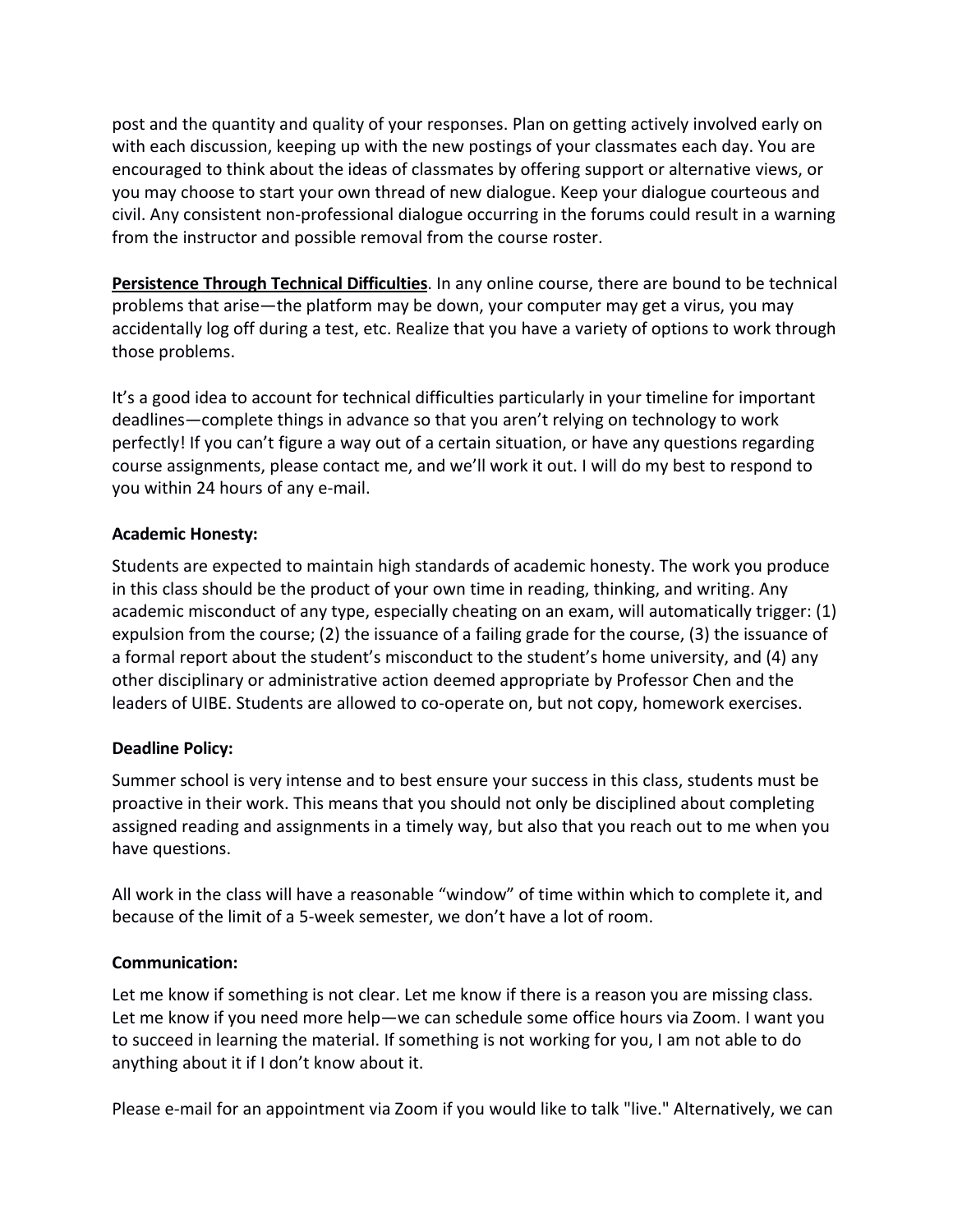also communicate via e-mail, particularly if you just have a quick question When you e-mail, please be sure to include the class (PHY 210) in your e-mail subject and to include your own name in the body of the e-mail message as well as a clear description of the issue you're asking me about.

Please get in the habit of using the more formal environment of e-mail or Zoom! I am usually able to respond to e-mail within 24 hours, however, should 24 hours pass by and you have not received a response from me, please contact me again.

### **Detailed Description of the Course Requirements:**

### Homework: (on Blackboard)

This course is designed to build knowledge over time. You can help yourself succeed by keeping on top of the reading and reviewing your notes daily…cramming has proven to be an ineffective way to learn the material!

### Discussion:

The topics are designed to help you stay on track by facilitating your interaction with a peer group with whom you can discuss course materials ranging from information and data to "big picture" issues. Depending on the size and constitution of the class, these discussions will either take place electronically or via Zoom.

### Exams: (on Blackboard)

There will be a final exam at the end of the semester. It will consist of both the written material we have covered in class.

### Missed Exams:

In the event that you must miss an exam, please let me know as much in advance as possible. In the case of illness or emergency, you may be eligible to make-up one quiz or exam. Please see me upon your return to class and be prepared to provide written documentation. No make-ups will be offered for unexcused absences.

### **Course Schedule:**

- **Day 1, Mon: Chapters 20 Traveling Waves**
- **Day 2, Tues: Chapters 21 Superposition**
- **Day 3, Wed: Chapters 22 Wave Optics**
- **Day 4, Thurs: Chapters 22 Wave Optics**
- **Day 5, Mon: Chapters 23 Ray Optics**
- **Day 6, Tues: Chapter 24 Optical Instruments**
- **Day 7, Wed: Review**